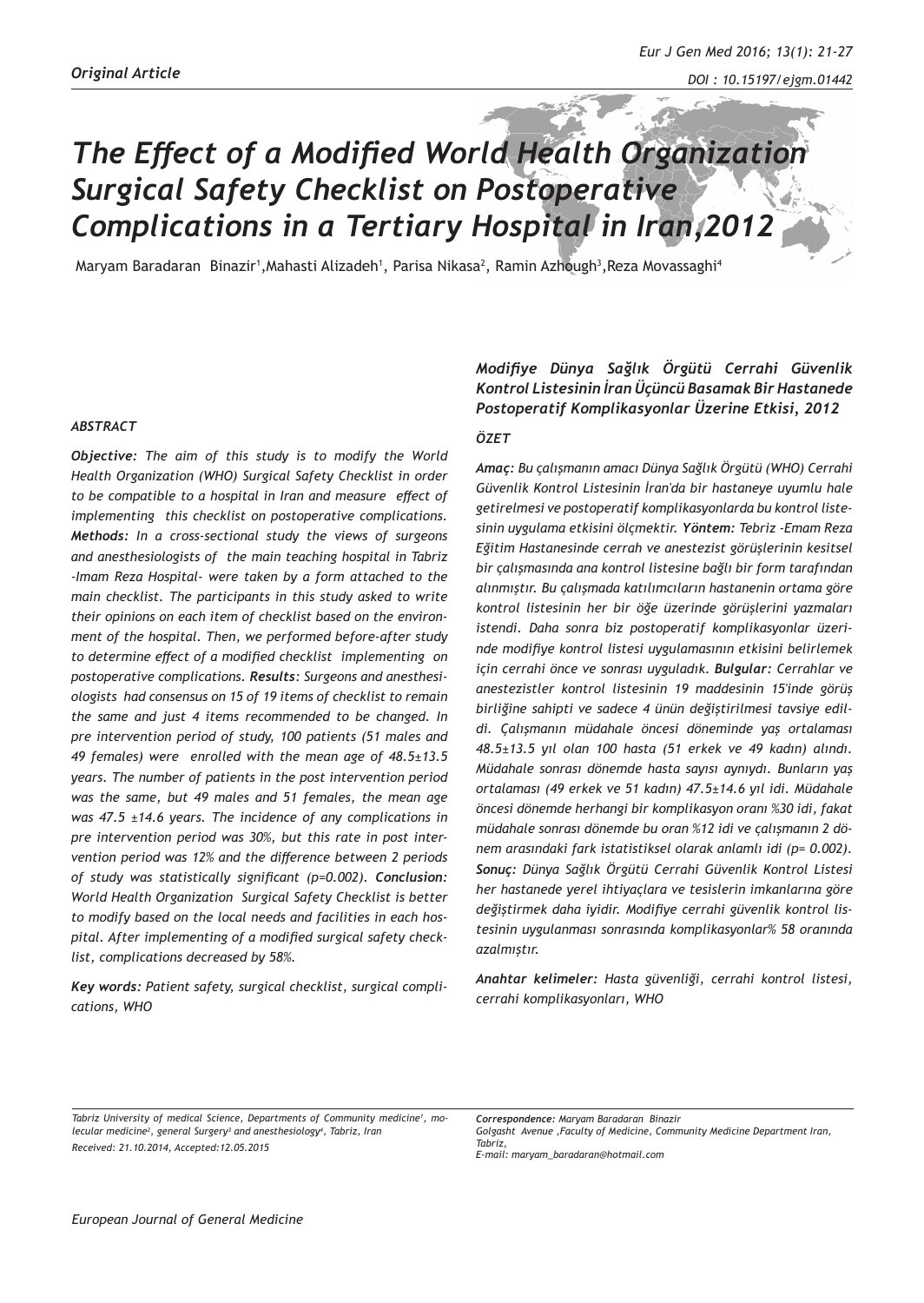### **INTRODUCTION**

Complications of surgical care have become a major cause of death and disability worldwide, Data from 56 countries showed that in 2004 the annual volume of major surgery was an estimated nearly one operation annually for every 25 human beings alive(1,2). This is a large volume with significant implications for public health(3). In industrialized countries the rate of major complications has been documented to occur in 3–22% of inpatient surgical procedures, and the death rate 0.4–0.8% (4,5). Nearly half the adverse events in these studies were determined to be preventable. Studies in developing countries suggest a death rate of 5–10% associated with major surgery (6,7). Despite dramatic improvements in surgical safety knowledge, at least half of the events occur during surgical care (4,5). In May 2004, the world health organization (WHO) approved the creation of an alliance to improve patient safety globally; WHO Patient Safety was launched the following October. For the first time, heads of agencies, policy-makers and patient groups from around the world came together to advance accomplishment of the goal of "First, do no harm" and to reduce the adverse events of unsafe health care. The goal of WHO Patient Safety is to help patient safety policy and practice. Designing tools for improvement of patient safety including surgical safety checklist was one of their actions. Together these efforts could save millions of lives by improving basic health care. Surgical care is complex and involves dozens of steps which must be optimized for individual patients. In order to minimize unnecessary loss of life and serious complications, operating teams have 10 basic, essential objectives in any surgical case, which the WHO safe surgery guidelines support. Ten essential objectives included: Objective 1: The team will operate on the correct patient at the correct site, Objective 2: The team will use methods known to prevent harm from administration of anaesthetics, while protecting the patient from pain, Objective 3: The team will recognize and effectively prepare for life-threatening loss of airway or respiratory functions, Objective 4: The team will recognize and effectively prepare for risk of high blood loss, Objective 5: The team will avoid inducing an allergic or adverse drug reaction for which the patient is known to be at significant risk, Objective 6: The team will consistently use methods known to minimize the risk for surgical site infection, Objective 7: The team will prevent inadvertent retention of instruments and sponges in surgical wounds, Objective 8: The team will secure and

accurately identify all surgical specimens, Objective 9: The team will effectively communicate and exchange critical information for the safe conduct of the operation, Objective 10: Hospitals and public health systems will establish routine surveillance of surgical capacity, volume and results. Regarding these 10 objectives, WHO surgical safety checklist covered 3 surgical stages –before anesthesia, immediately before an incision, and before moving the patient to a recovery room respectively SINE IN,TIME OUT and SIGN OUT parts (1). Between October 2007 and September 2008, eight hospitals in eight cities (Toronto, Canada; New Delhi, India; Amman, Jordan; Auckland, New Zealand; Manila: Philippines; Ifakara, Tanzania; London, England; and Seattle, WA) participated in the World Health Organization's Safe Surgery Saves Lives program. Implementation of the checklist was associated with reductions in the rates of complications among patients at least 16 years of age who were undergoing noncardiac surgery (8). In 2011, application of surgical safety checklist in Shiraz, Faghihy hospital decreased complications after Implementation of the checklist (9).

The Checklist should be modified to account for differences among hospitals according to their processes and the culture of their operating rooms. Modification of the Checklist should be done critically. Surgeons and anesthesiologists should be involved in the modification process(1). Tabriz Imam Reza hospital is a referral and the largest specialty and subspecialty hospital in Northwest of Iran. Considering benefits of WHO surgical safety checklist and importance of clinical governance which patients safety is one of its key components, we decided to modify WHO surgical safety checklist to fit with Tabriz Imam Reza hospital conditions for application in this hospital and determine the efficacy of this modified checklist in patient care.

#### **MATERIAL AND METHODS**

The First stage of this investigation was cross-sectional study which carried out in June 2012,in Tabriz Imam Reza hospital, tertiary teaching and referral and the largest hospital in Northwest of Iran. This hospital has three main general surgery operation units and almost all kinds of general surgery operations have been done in this hospital. Eight anesthesiologists and eleven surgeons are the main directors of operating rooms in different shifts in a year. These 19 academic members took part in this study. The first edition of WHO surgical safety checklist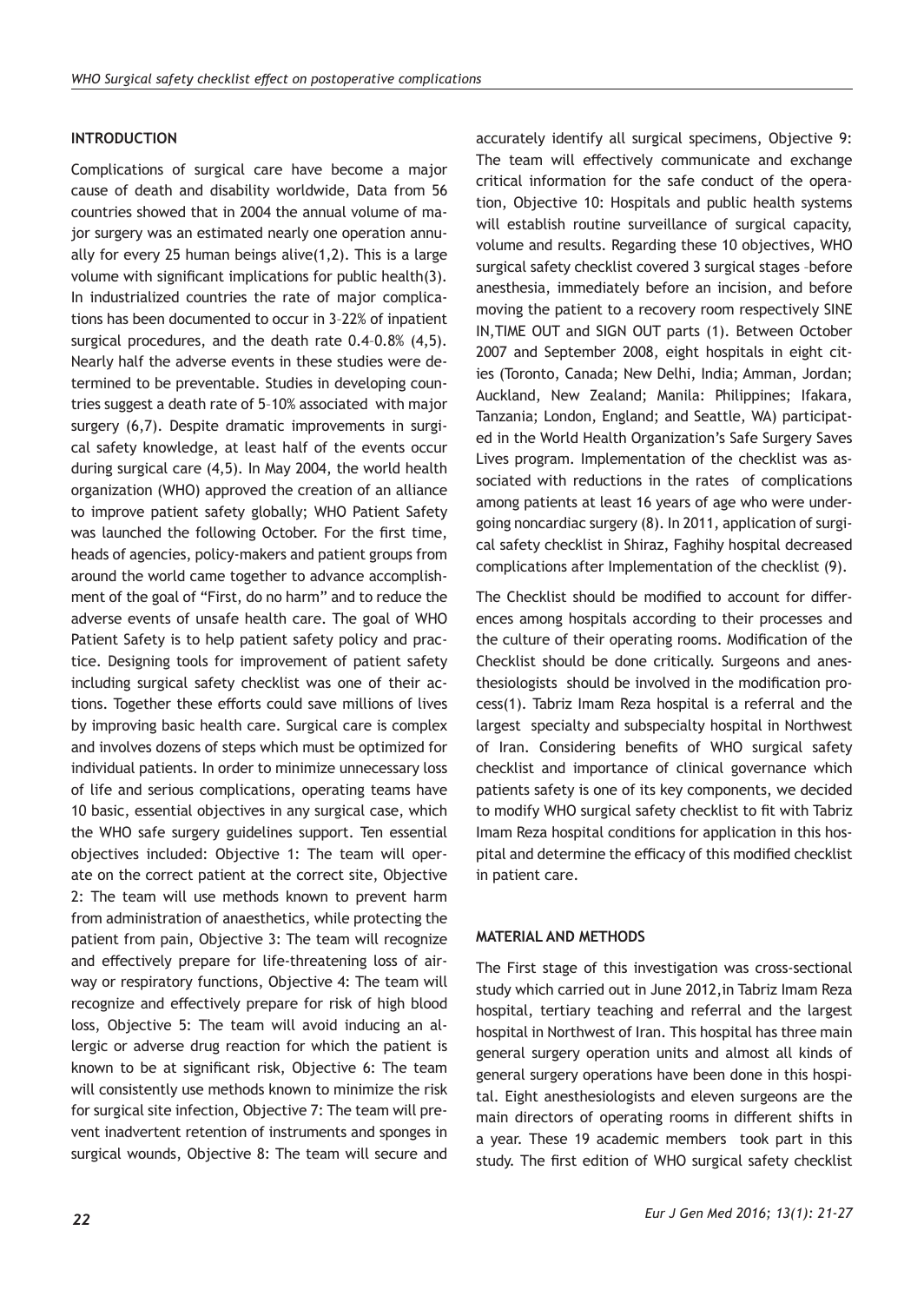

This checklist is not intended to be comprehensive. Additions and modifications to fit local practice are encouraged. Revised 1/2009

© WHO, 2009

which is available in English and Farsi versions (free to download) (1) was used in this study. WHO surgical safety checklist have been shown in Figure 1. The surgeons and anesthesiologists were asked to read the Farsi checklist and suggest any change considering the environment of Imam Reza hospital in order to make the checklist compatible to the local needs. A sheet including an explanation about WHO surgical safety checklist along with all checklist items with options, remain the same and have changed, and a blank space after each item was given to the surgeons and anesthesiologists, for choosing and writing their recommendations about each item. Items could be changed if more than half of all responders choose "have changed" option, then we made changes to items according to recommendations if were written by responders. Participants names was never revealed. The proposal of this study was approved in research deputy and ethical committee of medicine faculty, Tabriz university of medical science.

After modifying checklist, we performed before-after

study to determine effect of a modified checklist implementation on postoperative complications. We used convenient sampling method to select patients in both periods of study. the inclusion criteria included: 1) patients who undergone elective surgery, 2) patients older than 16 years, and 3) general surgical patients. Exclusion criteria included: end-stage and immunocompromised patients. In the both periods, we recorded demographic characteristics of all eligible patients entering the study included: age, gender and comorbidity factors; procedural information and complications included: surgical site infection, pneumonia , unplanned return to operating room until patients discharge. In the second period, operating room team members such as surgeons, anesthesiologists and general surgery assistants undergone training with WHO surgical safety checklist film which shown implementation of checklist in operating room and WHO guidelines for safe surgery in order to implement modified checklist effectively. General surgery assistants are one of main members of operating room in this hospital and they al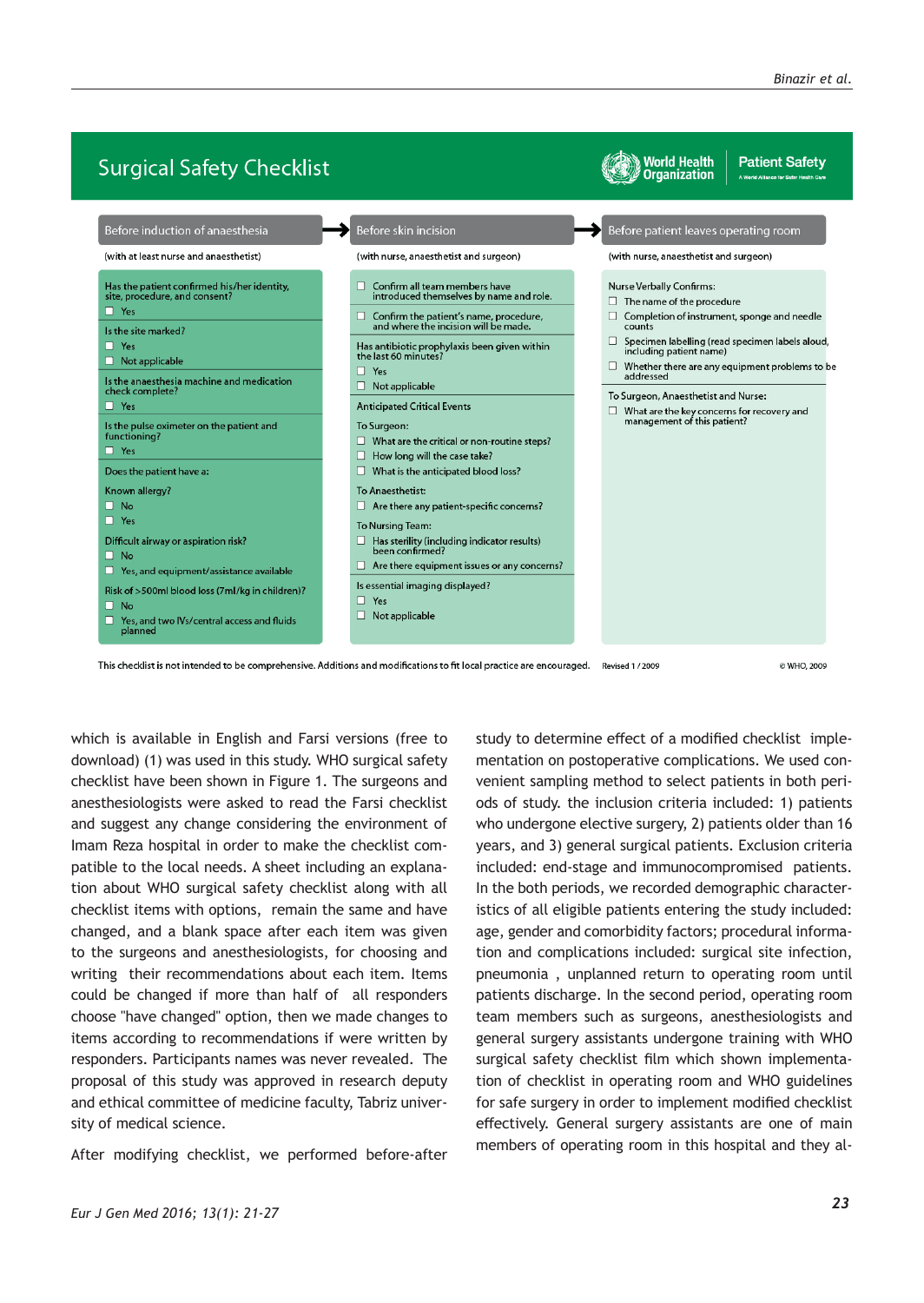ways presented in operating room, so they helped us in implementing checklist. We collect data by visiting patients and completing designed specific forms.

# *Statistical Analysis*

We did analysis of data using SPSS for windows ,version 16 and chi-square (χ2) analysis, Independent Samples ttest for comparing proportions and means. Statistically significant was set at a p-value of less than 0.05

# **RESULTS**

The main directors of operating rooms in Imam Reza hospital are eight anesthesiologists and eleven surgeons who are academic members of Tabriz university of medical science with an average of 12 years experience in their jobs. they all participated in study. All of participants were male with mean age of 46 years as well. The opinions of the general surgeons and anesthesiologists on 19 items of the World Health Organization (WHO) surgical safety checklist were analyzed by the researcher .Seven anesthesiologists and two surgeons recommended to change the forth item of "before induction of anesthesia" part, overall as follow: "changing pulse oximeter to vital sign and base monitoring". Just one of the anesthesiologists and two surgeons recommended to change the third and fourth items of "before skin incision" part by adding these two statement:" Is there any internal medicine and anesthesiologist's consultation in the records?" and" Is there urine output monitoring?". Six anesthesiologists recommended to change the fifth item of "before patient leaves operating room" part by adding the following items to it: hemorrhage, nausea ,vomiting and hemodynamic disorders. None of the anesthesiologists and surgeons agreed to change the other items of this checklist. The recommendations have been shown in Table1.

In pre intervention period of study,100 patients (51 males and 49 females) were enrolled with the mean age of 48.5 and a standard deviation of 13.5 years.the number of patients in the post intervention period was the same, but 49 males and 51 females, the mean age was 47.5 with a standard deviation of 14.6 years. Patients demographic characteristics and comorbidities in 2 periods of study listed in Table2. Hypertension, diabetes mellitus, hyperlipidemia and coronary heart disease are comorbities were asked patients in our study. There were no statistically significant difference among patients demographic characteristics and comorbidities in 2 periods of study.

*Table 1. Recommendations about items of World Health Organization (WHO) surgical safety*

| Items recommended to change                                  | Content of items                                                                             | recommendations                                                                                  |
|--------------------------------------------------------------|----------------------------------------------------------------------------------------------|--------------------------------------------------------------------------------------------------|
| forth item of "before induction of<br>anesthesia" part       | -Is the pulse oximeter on the patient and<br>functioning?                                    | Instead of pulse oximeter<br>vital sign monitoring<br>✓                                          |
|                                                              |                                                                                              | base monitoring<br>✓                                                                             |
| third item of "before skin incision"<br>part                 | -Has antibiotic prophylaxis been given<br>within the last 60 minutes?                        | This item is better to remove because<br>of anaphylactic shock and sensitivity to<br>antibiotics |
| forth item of "before skin incision"<br>part                 | Anticipated Critical Events (To Surgeon):<br>What are the critical or non-<br>routine steps? | It is better to add these options to this<br>item:                                               |
|                                                              |                                                                                              | Is there internal medicine and<br>✓<br>anesthesiology consultations?                             |
|                                                              | How long will the case take?<br>٠                                                            |                                                                                                  |
|                                                              | What is the anticipated blood loss?                                                          | Is there urine output<br>$\checkmark$<br>monitoring?(in particular op-<br>erations)              |
| fifth item of "before patient leaves<br>operating room" part | -What are the key concerns for recovery and<br>management of this patient?                   | It is better to add these options to this<br>item:                                               |
|                                                              |                                                                                              | Hemorrhage<br>✓                                                                                  |
|                                                              |                                                                                              | Vomiting and nausea                                                                              |
|                                                              |                                                                                              | Hemodynamic disorders                                                                            |
| Other items                                                  |                                                                                              | Same                                                                                             |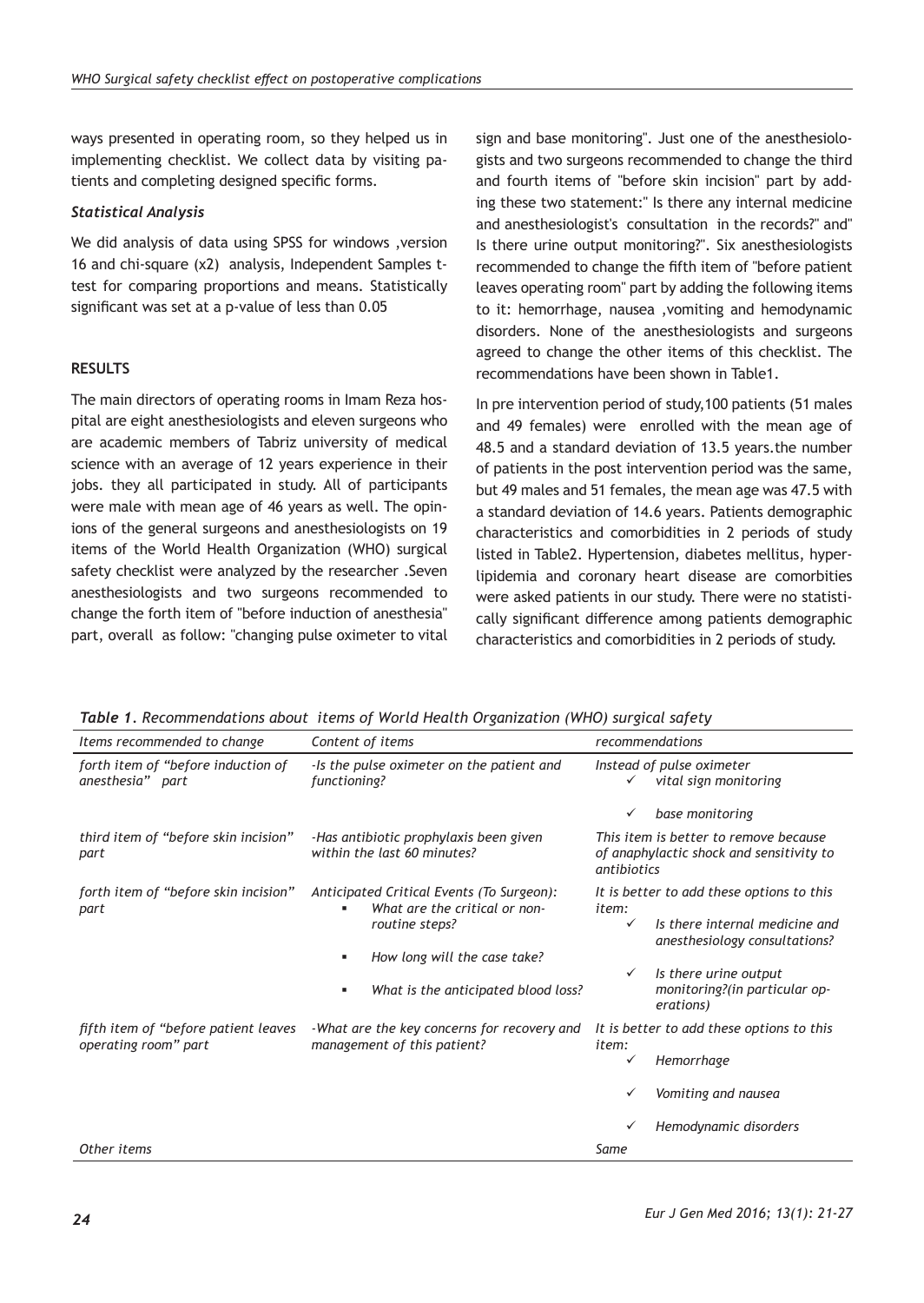*Table 2. Patients characteristics in 2 periods of study* 

|               | Before | After | p-value |
|---------------|--------|-------|---------|
| Age           | 48.5   | 47.5  | 0.599   |
| Sex(female %) | 49%    | 51%   | 0.777   |
| Comorbidity   | 41%    | 43%   | 0.774   |

*Table 3. Complications in 2 Periods of Study*

|                                        | <b>Before</b> | After | p-value |
|----------------------------------------|---------------|-------|---------|
| Surgical site infection                | 13%           | 7%    | 0.157   |
| Pneumonia                              | 8%            | 3%    | 0.121   |
| Un planned return to<br>operation room | 9%            | 2%    | 0.030   |

The incidence of any complications in pre intervention period was 30%,but this rate in post intervention period was 12% and this difference between 2 periods of study was statistically significant (p=0.002). the difference in complication rates was 18% (95% confidence interval [CI], 17.4 to18.6 ) and Number Needed to Treat (NNT) was 5.5. Rate of complications included pneumonia, surgical site infection, unplanned return to operating room in 2 periods of study is shown in Table 3.difference in pneumonia and surgical site infection rates between 2 periods of study are not statistically significant, but difference about unplanned return to surgical room rates between 2 periods of study was statistically significant(p=0.03).

#### **DISCUSSION**

The WHO surgical safety checklist identified important safety steps divided in to 3 phases, each related to specific period during normal practice workflow: before the induction of anesthesia (Sing in),before skin incision (Time out), and before the patient leaves the operating room (Sine out). In each phase, the checklist helps confirm that the surgical team has done its important safety tasks before proceeding. This checklist is clear, user friendly and promotes an ongoing dialogue among surgeons ,anesthesiologists and nurses. Although, first edition of WHO surgical safety checklist is not intended to be comprehensive, so, additions and modification to fit local practice are encouraged (10). In the first phase of implementing the WHO surgical safety checklist in Tabriz Imam Reza hospital and before implementation there was a need to modify the checklist based on the opinions of main service providers in operational rooms. Surgeons and anesthesiologists had consensus on 15 of 19 items of checklist to remain the same and just 4 items recommended to be changed. Three participants recommended

the change of  $3^{rd}$  and  $4^{th}$  items of time out section ,so we left them without change. six anesthesiologists and two surgeons recommended the change of  $4<sup>th</sup>$  item of sign in part, regarding that it was not basic change and the concept of the item remained the same, so we performed it on checklist. Six anesthesiologists recommended adding some options to fifth item of Sign Out part , because these options made this item more simple and explicit, adding them seemed useful.

OR surgical safety checklist which is modified form of Johns Hopkins and WHO surgical safety checklist, developed by OR Team Communication Project. In this checklist, some items for example "patient positioning and support, warmers" added to sign in part and "glycemic control\beta blockers" and "DVT prophylaxis (heparin\ boots and stockings)" added to time out part of checklist. Overall, it has 25 items and three parts as well as WHO surgical safety checklist (11). In UK, modification of the checklist has been done by the addition of a team brief at the start of surgery ,ideally with a debrief at the end of the session (NPSA ; five steps to safer surgery),and preoperative team briefs are now used by 66% of trusts in England (12). In our study, modification of checklist has been done by using the opinions of anesthesiologists and surgeons of Tabriz Imam Reza hospital to adapt with general surgery operations.

After implementing of the modified surgical safety checklist, we found out complications decreased by 58%, this decline was similar to the study conducted in Shiraz, Faghigi hospital in which complications decreased 57% after implementing of WHO surgical safety checklist and also our results was similar to the study by Haynes in which Inpatient complications occurred in 11.0% of patients at baseline and in 7.0% after introduction of the checklist  $(p<0.001)$   $(8,9)$ . A study in Dutch in 2011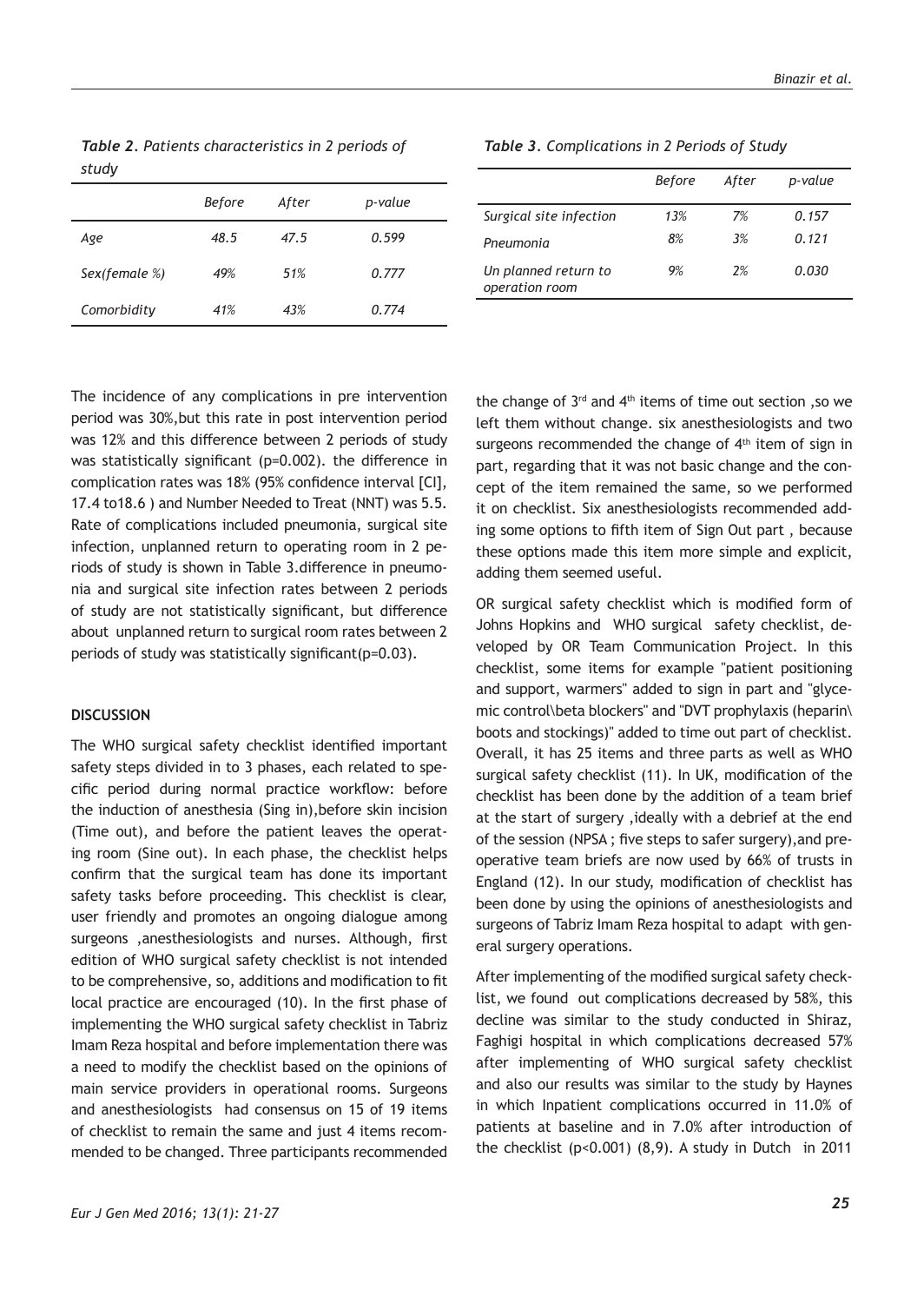conducted in order to To assess what proportion of surgical malpractice claims might be prevented by the use of a surgical safety checklist, concluded the checklist might have prevented 40% of deaths and 29% of incidents leading to permanent damage (13). The other study in Netherland examined the effects on patient outcomes of a comprehensive, multidisciplinary surgical safety checklist, including items such as medication, marking of the operative side, and use of postoperative instructions. In a comparison of 3760 patients observed before implementation of the checklist with 3820 patients observed after implementation, the total number of complications per 100 patients decreased from 27.3 (95% confidence interval [CI], 25.9 to 28.7) to 16.7 (95% CI, 15.6 to 17.9), for an absolute risk reduction of 10.6 (14).

The most common complication was surgical site infection (SSI) in our study. Although, SSIs constitute the second largest category of adverse events in the United states, similar to our study ,in the study performed in shiraz, , Faghigi hospital SSI was the most common (8,9). SSIs result in increased morbidity, prolonged hospital stays, and increased direct costs. Rates of infection after surgery vary widely by surgical procedure, and feedback of infection rates is helpful in preventing infections. Most SSIs become evident after discharge, therefore post discharge surveillance should be considered in institutions. Pneumonia was the second common complication in our study. But pneumonia and lower respiratory tract infections is third common complication in the United States and associated with significant morbidity, mortality, and costs (15). A study conducted in Canada in 2000, to determine the incidence and nature of complications on a general surgery service, concluded that Complications are common and are underreported by traditional methods. Since hospital funding and quality improvement efforts depend on accurate identification and recording of adverse events. Incidence of pneumonia and SSI was respectively 16% and 11.8%(16).

The other study conducted in Canada in 2005, to determine the risk factors for pulmonary complications after elective nonthoracic surgery. Of 1.055 consecutive patients attending the Pre-Admission Clinic of a university hospital, 28 (2.7%) suffered a postoperative pulmonary complication within 7 days of surgery. Mean lengths of stay were substantially prolonged for those patients who developed pulmonary complications within 7 days of surgery(17).

Some risk factors resulting from lack of communication between staff members of operation room and the experience of checklist seems to have improved communication between all clinical disciplines involved in patient care in operating room (10).

Our study had limitations. First, we used convenient sampling method it might lead to selection bias. Second, the before-after study failed to control for confounding factors, including the concurrent implementation of outcome measurement and feedback. The surgical Hawthorne effect which has it that outcomes tend to improve rapidly when surgeons know they are being evaluated- is widely recognized (18). Third, we did follow up until patients discharge, although Most SSIs become evident after discharge (15). Forth, the study s checklist consisted primarily of common-sense items and it was implausible to some people that improved compliance with these practices could lead to such drastic reductions in postoperative complications. Finally, our study included patients who undergone selective surgery and we excluded Urgent operations but the study of Weiser, concluded Implementation of the checklist was associated with a greater than one-third reduction in complications among adult patients undergoing urgent noncardiac surgery (19).

In conclusion, implementing a modified WHO surgical safety checklist which was based on general surgeons and anaesthesiologist s opinion and adapted to the hospitals conditions led to decreasing postoperative surgical complications. WHO surgical safety checklist is a simple and useful tool for surgical care quality improvement and implementation this check list help to improve patients safety, one of the key components of clinical governance.

# **REFERENCES**

- *1. The World Alliance for Patient safety. WHO Surgical Safety Checklist and Implementation Manual.http://www.who. int/patientsafety/safe surgery/ss\_checklist/index.html*
- *2. Weiser TG, Regenbogen SE, Thompson KD, et al. An estimation of the global volume of surgery. Lancet 2008;372:139-44.*
- *3. Population Reference Bureau. 2006 world population data sheet. 2006. http://www.prb.org/ pdf06/06WorldDataSheet.pdf*
- *4. Gawande AA, Thomas EJ, Zinner MJ, Brennan TA. The incidence and nature of surgical adverse events in Colorado and Utah in 1992. Surgery 1999;126:66–75.*
- *5. Kable AK, Gibberd RW, Spigelman AD. Adverse events in surgical patients in Australia. Int J Quality in Health Care*